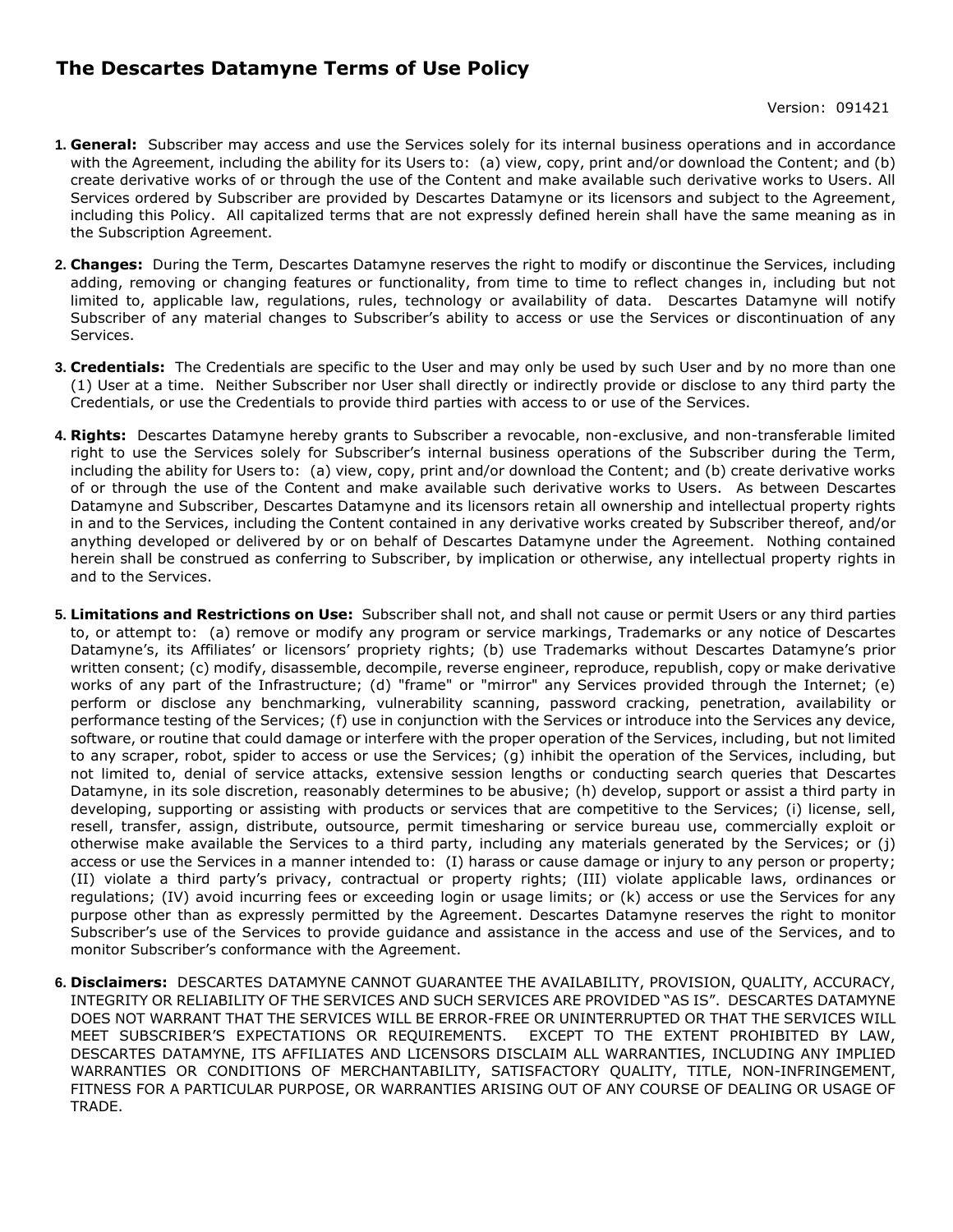**7. Limitation of Liability:** UNDER NO CIRCUMSTANCES SHALL DESCARTES DATAMYNE, ITS AFFILIATES AND/OR LICENSORS BE LIABLE TO SUBSCRIBER OR ANY OTHER PARTY FOR INDIRECT, INCIDENTAL, CONSEQUENTIAL, SPECIAL, PUNITIVE, OR EXEMPLARY DAMAGES, OR ANY LOSS OF REVENUE, PROFITS, SALES, DATA, DATA USE, GOODWILL OR REPUTATION (EVEN IF SUCH DAMAGES ARE FORESEEABLE OR WHERE DESCARTES DATAMYNE HAS BEEN ADVISED OR HAS KNOWLEDGE OF THE POSSIBILITY OF SUCH DAMAGES). FURTHER, DESCARTES DATAMYNE, ITS AFFILIATES AND/OR LICENSORS WILL NOT BE RESPONSIBLE FOR ANY COMPENSATION, REIMBURSEMENT OR DAMAGES ARISING IN CONNECTION WITH: (A) SUBSCRIBER'S INABILITY TO USE OR ACCESS THE SERVICES AS A RESULT OF: (I) SUSPENSION OR TERMINATION OF THE AGREEMENT; (II) SUBSCRIBER'S DECISION NOT TO USE THE SERVICES; (III) DESCARTES DATAMYNE'S DISCONTINUATION OF ANY OR ALL OF THE SERVICES; OR (IV) A FORCE MAJEURE EVENT; (B) THE COST OF PROCUREMENT OF SUBSITUTE GOODS OR SERVICES; (C) ANY INVESTMENTS, EXPENDITURES OR COMMITMENTS BY SUBSCRIBER IN CONNECTION WITH THE AGREEMENT. UNDER NO CIRCUMSTANCES SHALL THE AGGREGATE LIABILITY OF DESCARTES DATAMYNE, ITS AFFILIATES AND/OR LICENSORS ARISING OUT OF OR IN RELATION TO THE AGREEMENT, WHETHER IN CONTRACT, TORT OR OTHERWISE, EXCEED THE TOTAL AMOUNTS ACTUALLY PAID BY SUBSCRIBER FOR THE SERVICES UNDER THE AGREEMENT GIVING RISE TO THE LIABILITY DURING THE TWELVE (12) MONTHS IMMEDIATELY PRECEDING THE EVENT GIVING RISE TO SUCH LIABILITY.

## **8. Indemnification:**

- 8.1 If a third party makes a claim against Subscriber claiming that any Materials furnished by Descartes Datamyne and used by Subscriber or any User infringes a third party's intellectual property rights, Descartes Datamyne, at Descartes Datamyne's sole cost and expense, will defend the Subscriber against the claim and indemnify the Subscriber and its employees, officers and directors from any damages, liabilities, costs and expenses (including any reasonable attorney's fees) awarded by a court to the third party claiming infringement or the settlement agreed to by Descartes Datamyne, provided that the Subscriber complies with the obligations in Section 8.4. Descartes Datamyne will not defend or indemnify the Subscriber to the extent a claim is based upon: (a) the combination of any Material with any products or services not provided by Descartes Datamyne; (b) the use of the Materials outside the scope of rights granted to Subscriber or otherwise in violation of the Agreement; (c) the alteration of Materials by Subscriber in a manner not authorized by Descartes Datamyne; (d) use of a version of the Materials which has been superseded and where such infringement claims could have been avoided by using an unaltered and current version of the Materials which was made available to Subscriber; (e) any infringement caused by the actions of the Subscriber or any User; or (f) Materials not provided by Descartes Datamyne, including such Materials a third party source that is accessible or made available to the Subscriber within or by the Services.
- 8.2 If Descartes Datamyne believes or has determined that any of the Materials furnished by Descartes Datamyne has or may have violated a third party's intellectual property rights, Descartes Datamyne may choose to: (a) modify the Materials to be non-infringing (but substantially preserving the Materials' utility or functionality); or (b) obtain the rights to allow for the continued use of the Materials by Subscriber. If options (a) and (b) are not commercially reasonable, then, in the sole discretion of the Descartes Datamyne, Descartes Datamyne may terminate the Services upon written notice to Subscriber. In addition, if the Materials are subject to a license from a third party and the terms of such license does not allow Descartes Datamyne to end the license for the Materials, then Descartes Datamyne may terminate the Services upon written notice to Subscriber.
- 8.3 If a third party makes a claim against Descartes Datamyne arising out of or in connection with: (a) any breach of the Agreement or violation of applicable law by Subscriber or any User; (b) any Materials furnished by Subscriber or any User, whether generally or in conjunction with the Services; or (c) any dispute between Subscriber or any User, Subscriber, at the Subscriber's sole cost and expense, will defend Descartes Datamyne against the claim and indemnify Descartes Datamyne and its employees, officers and directors for any damages, liabilities, costs and expenses (including any reasonable attorney's fees) awarded by a court to the third party claimant or settlement agreed to by Subscriber, provided that Descartes Datamyne complies with the obligations in Section 8.4.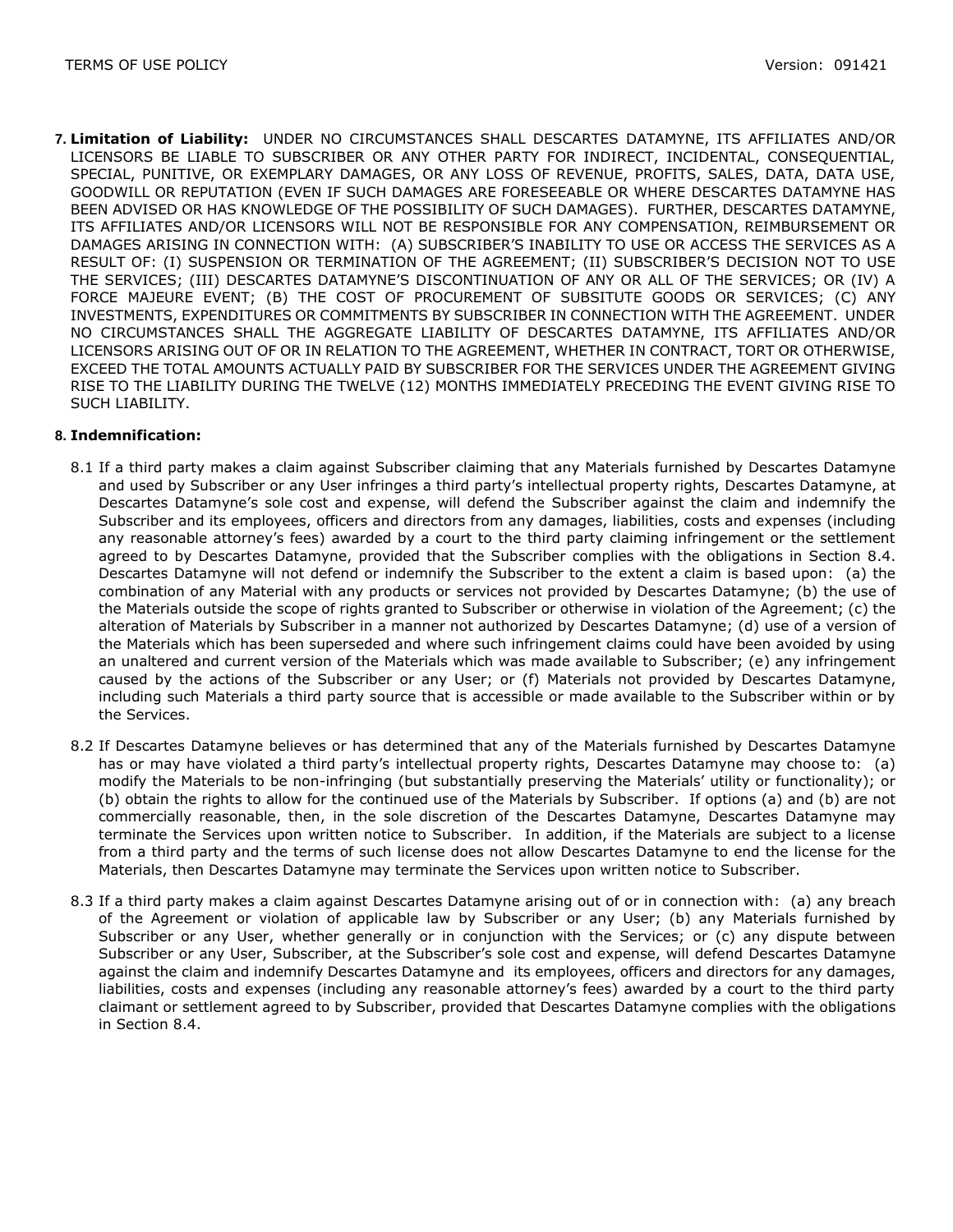- 8.4 If a party seeks indemnification (the "Indemnitee") from the other party (the "Indemnitor") pursuant to this Section 8, the Indemnitee must comply with the following obligations: (a) notify the Indemnitor promptly in writing, not later than thirty (30) days after the Indemnitee receives notice of the claim (or sooner if required by applicable law); (b) give the Indemnitor sole control of the defense and any settlement obligations; and (c) give the Indemnitor the information, authority and assistance the Indemnitor reasonably needs to defend against or settle the claim.
- 8.5 If the Indemnitor: (a) fails to assume the defense of claim against the Indemnitee within thirty (30) days of receiving the notice of claim; or (b) having assumed defense of the claim against the Indemnitee, unreasonably fails to defend such claim against the Indemnitee, then, upon fifteen (15) days written notice to the Indemnitor, the Indemnitee may assume the defense of the claim and the Indemnified Party shall be entitled to assume the costs of such defense as damages covered by the Indemnitor.
- 8.6 This Section 8 provides the parties exclusive remedy for any third party claims or damages.
- **9. Confidentiality:** In the performance of this Agreement, each party and/or its Representative may disclose (collectively, the "Discloser") Confidential Information to the other party and/or its Representative (collectively, the "Receiver"). Receiver acknowledges andagrees that the Confidential Information provided by Discloser shall remain the sole and exclusiveproperty of Discloser. Receiver shall not disclose, reproduce, use, distribute, or transfer, directly or indirectly, in any form, by any means, or for any purpose, the Confidential Information provided by Discloser, except as expressly provided under the Agreement. The disclosure of such Confidential Information to Receiver does not confer upon Receiver any license, interest, or rights of any kind in or to the Confidential Information, except as expressly provided under the Agreement. Confidential Information shall not include information that: (a) is or becomes publicly available through no act or omission of the Receiver; (b) was in the Receiver's lawful possession prior to the disclosure and had not been obtained by the Receiver either directly or indirectly from the Discloser; (c) is lawfully disclosed to the Receiver by a third party without restriction on the disclosure; or (d) is independently developed by the Receiver without the use of the Discloser's Confidential Information. The Discloser shall disclose only such Confidential Information as is reasonably necessary to the facilitate the purpose of the Agreement. The Receiver acknowledges and agrees that: (i) it will use the Confidential Information solely in connection with the Agreement unless otherwise expressly authorized in writing by the Discloser; (ii) it will protect the Confidential Information using efforts no less protective than those it uses to protect its own proprietary information and in no event less protective than a reasonable standard; (iii) it will not alter, deface, copy, convert into human readable form, create derivative works, distribute, disassemble, decompile, reverse engineer, reproduce, translate or otherwise modify the Discloser's Confidential Information or any copy, adaptation, extract, transcription or merged portion thereof; and (iv) will only disclose to its Representatives with a "need to know" provided that the Receiver ensures that such Representatives will be bound by written non-disclosure agreements substantially similar to those set forth in the Agreement. Each party is responsible for a breach of this Agreement by its Representatives and the party agrees to take, at its sole expense, all reasonable measures (including, but not limited to, instituting court proceedings) to restrain its Representatives from prohibited or unauthorized disclosure or use of Discloser's Confidential Information. If the Receiver is required to disclose Confidential Information pursuant to a judicial order, subpoena, search warrant, regulatory requirement, statutory requirement or other operation of law, prior to disclosing Confidential Information, the Receiver, if permitted by law and if its reasonably practical in the circumstances, will provide reasonable written notice to the Discloser in order to allow the Discloser to take any available protective action prior to such disclosure.
- **10.Force Majeure:** Neither party shall be responsible for a failure or delay in performance if caused by conditions beyond its reasonable control such as, but not limited to, an act of war, fires, floods, acts of God, governmental or regulatory restrictions, power or telecommunication outages or failures, natural disasters, or acts of terrorism (each a "Force Majeure Event"). Each party will use reasonable efforts to cure the effect of a Force Majeure Event. If such Force Majeure Event continues for more than thirty (30) days, either party may cancel any unperformed Services, in whole or in part. This Section 10 does not excuse Subscriber's obligation to pay for the Services.
- **11.Dispute Resolution:** Except for the right of either party to apply to a court of competent jurisdiction for interim or interlocutory relief or other provisional remedy to prevent irreparable harm pending final determination or to pursue a claim for infringement of any intellectual property right, any dispute or controversy between the parties arising out of or relating to the Agreement (each, a "Dispute") shall be resolved by good faith negotiations between the parties which negotiations shall not terminate until the Dispute has been considered by a senior officer of each party.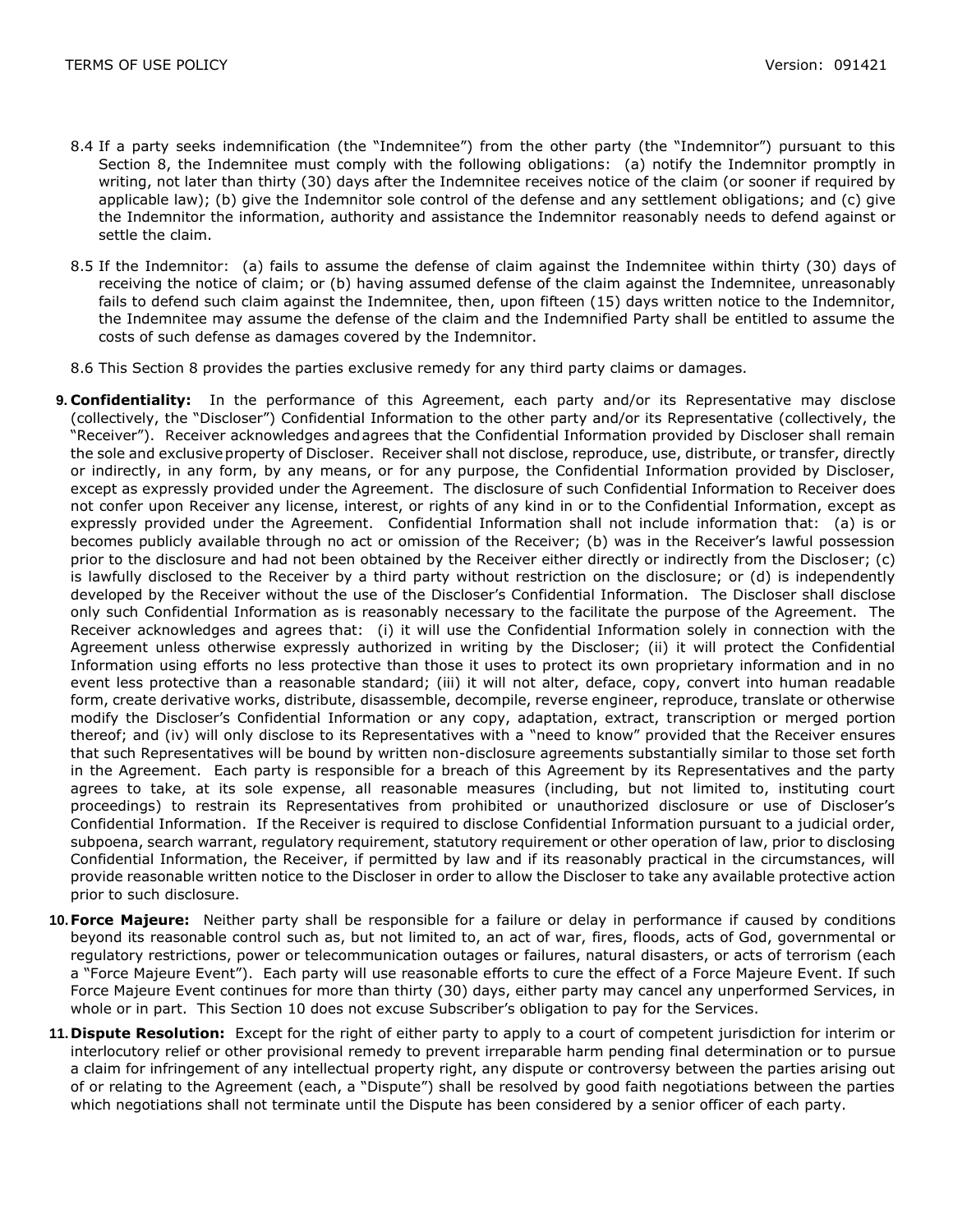- **12.Survival:** Notwithstanding the foregoing and any expiration or termination of the Agreement, in addition to any provisions in the Agreement which are expressly stated to survive termination, the following provisions of this Policy shall survive such expiration or termination: Sections 1, 3, 5, 6, 7, 8, 9, 11, 14, 15 and this Section 12.
- **13.Payment Information:** Subscriber shall submit its Recurring Payment Information to Descartes Datamyne through the creation of an account at shop.descartes.com for which Subscriber shall receive a link from Descartes Datamyne following the execution of this Agreement by Subscriber. Subscriber authorizes Descartes and gives permission to Subscriber's financial institution to use the Recurring Payment Information for the purpose of paying the Services fees, including any late or interest fees related to the Services. Subscriber agrees to be bound by any rules Subscriber's financial institution requires for pre-authorized electronic funds payments and is responsible for all fees charged by Subscriber's financial institution associated with Recurring Payment Information. Subscriber must update all changes to its Recurring Payment Information by updating Subscriber's shop.descartes.com account. If Subscriber does not update its Recurring Payment Information and Descartes Datamyne is unable to withdraw or charge Subscriber using its Recurring Payment Information for the amount of Services fees due, Subscriber may be subject to applicable late or interest fees, chargeback fees and any other fees or charges assessed by Subscriber's financial institution or Datamyne Descartes. Neither Descartes Datamyne or any of its subsidiaries or affiliates shall bear any liability or responsibility for any losses of any kind that Subscriber may incur as a result of Services incorrectly billed, for any delay in the actual date on which a Subscriber's payment is debited or charged by Datamyne Descartes or any services charges levied by Subscriber's financial institution
- **14.Miscellaneous:** Subscriber may not assign the Agreement or give or transfer the Services, or any interest in the Services, to another individual or entity. The parties are independent contractors and each party agrees that no partnership, joint venture or agency relationship exists between the parties. Failure by either party to enforce any provision of the Agreement shall not be deemed a waiver of future enforcement of that or any other provision in the Agreement. Each party agrees to comply with all applicable laws, regulations, and ordinances relating to its performance under the Agreement. No third party beneficiary relationships are created by the Agreement. T he Agreement constitutes the complete, final and exclusive statement of the governing provisions between the parties with respect to its subject matter and supersede any and all other agreements or understandings, written or oral, with respect thereto. Any terms and conditions in Subscriber's purchase order or similar document are void and have no legal effect notwithstanding Descartes Datamyne's acceptance or acknowledgement of such order or similar document. If any provision of the Agreement is held to be invalid or unenforceable, that provision will be struck and the remaining provisions shall be enforced. Notwithstanding any agreement with a third party or any provision of law, regulation or Agreement, if Subscriber is an agency of or a government organization, then Subscriber's rights in respect of the Services shall not exceed the rights provided under the Agreement. Unless expressly noted otherwise, the Agreement shall not be modified or amended or any term within the Agreement waived except as mutually agreed by Descartes Datamyne and Subscriber in writing.

## **15.Definitions:**

"**Affiliate**" means any corporation that: (a) is controlled, either directly or indirectly, by a party; (b) is under common voting control, either directly or indirectly, with the party; or (c) that controls the party; as the case may be, where "control" means the ability to vote greater than fifty percent (50%) of the outstanding voting securities in such corporation.

"**Confidential Information**" means information (including any copies, extracts, summaries or adaptations of such information), regardless of the form of its disclosure, that is either: (a) clearly marked as "Confidential" or "Proprietary" at the time of disclosure or identified as such in a written summary delivered within ten (10) days following the disclosure; or (b) that by its nature or by the circumstances in which it is disclosed, ought reasonably be considered to be confidential. The parties agree that: (i) all information relating to business processes, information technology systems and requirements, products (including product features and any information that is embedded in or related to a party's product, technology or services or to the development, testing and commercial exploitation thereof), the Services, sales and marketing plans, customers, prospective customers, target markets, pricing and financial data shall be deemed to be Confidential Information of the Discloser; and (ii) the terms of the Agreement shall be deemed to be Confidential Information of Descartes Datamyne.

"**Content**" means the content included in or provided within a Descartes Datamyne product and ordered by the Subscriber pursuant to an agreement with Descartes Datamyne.